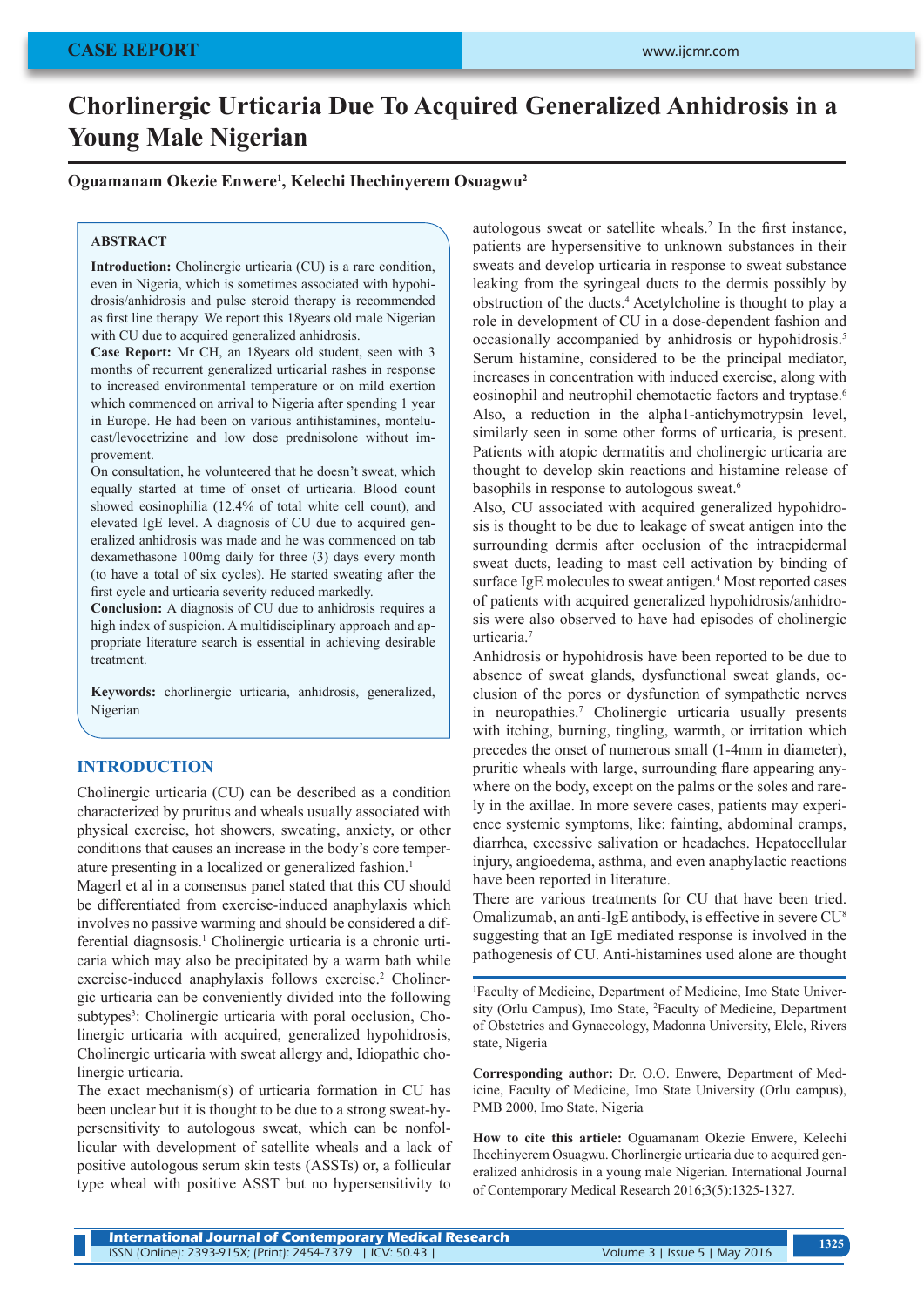to have a limited effect but combining  $H_1$  and  $H_2$  antagonists was observed to be more effective in complete control of cholinergic urticaria with lower rates of relapse.<sup>9</sup> In CU with anhidrosis and or hypohidrosis pulse therapy with a high dose of corticosteroid is considered a first line option.<sup>5</sup> This decreases the lymphocytic infiltrate around the sweat glands and allow acetylcholine receptor to re-express, resulting in the improvement of sweating and CU. Methylprednisolone or dexamethasone may be used for steroid pulse therapy at 20-30mg/kg (500-1000 mg/m2) and 4-5 mg/kg (100-200 mg) per pulse respectively.10

In this report we present a case of an 18 years old Nigerian male who complained of features in keeping with anhidrosis with cholinergic urticaria.

# **CASE REPORT**

Mr CH is an 18 years old university student who left Nigeria fifteen (15) months prior to presentation to us for Europe, for the first time, to commence his university academic education. Shortly after returning for holidays three (3) months prior to presentation, he began to experience intermittent but frequent episodes of generalized pruritic maculo-papular wheals. This he experienced two or three times each day lasting sometimes from a few minutes to up to three (3) hours. Rashes are precipitated by increased environmental temperature or increased body heat from physical exertion like exercise. He sometimes has to take cold showers several times in the day or use a wet towel to wipe his body to relieve the symptoms. He could not tolerate a warm environment and had to wear very light clothing and sometimes no shirts at all while at home over a two (2) month period prior to presentation. He had had various prescriptions for antihistamines like chlorpheniramine and loratidine as well as a combination of montelukast/levocetirizine (10/5mg daily) including a low dose of prednisolone (5mg daily for a week) with short lasting or sometimes little relief. He was then referred to our service.

On consultation, additional history revealed he had generalized anhidrosis of equal duration (3 months) similar with the urticarial rashes. He had no respiratory or ocular symptoms, or history of allergies. There was no prior ill-health or previous hospital admission, use of recreational drugs or exposure to radiation. He was not on any medication(s) prior to the onset of anhidrosis or urticaria rashes. On examination, he appeared normal generally with normal vital signs (pulse and blood pressure) except that his whole body remained dry, including his palms and soles, even after a few minutes of exercise. He had normal mentation and no signs of neurological deficit.

Investigations done include: total white cell count 3.29x 10<sup>9</sup> /L (neutrophils 23.8%, lymphocytes 58.4%, eosinophils 12.4%, monocytes 4.2%, basophils 1.2%); hemoglobin 13.8g/dl (packed cell volume 42%): with normal mean corpuscular volume and mean corpuscular hemoglobin; platelets  $165 \times 10^9$ /L; erythrocyte sedimentation rate 3mm in 1<sup>st</sup> hour (Westergreen method); serum IgE was markedly elevated (1465 IU/ml); a random blood sugar was 92mg/dl. A urinalysis and, stool microscopy and culture did not reveal any abnormalities.

A diagnosis of chorlinergic urticaria due to a possible acquired idiopathic generalized anhidrosis was made. He was commenced on a trial of high dose dexamethasone 100mg daily for three (3) days every month (to have a total of six cycles).

After the first cycle, anhidrosis resolved and he started sweating on exertion or with increased environmental temperature, a situation he described as normal for him. Urticarial rash intensity and frequency also markedly reduced. He occasionally now (about twice a week) has urticarial rashes on sweating after a vigorous exercise. He was prescribed tab loratidine 10mg daily in between cycles.

#### **DISCUSSION**

Urticaria is a common but benign skin condition. However, cholinergic urticaria is uncommon especially among Nigerians as no documented case is yet to be reported. It can very easily be missed or misdiagnosed as was the case in our patient. In addition, he also had generalized anhidrosis. Anhidrosis/hypohidrosis has been associated with development of CU.4,5,7 A cause of the generalized anhidrosis was not readily known to us as his history of possible cause and physical examination was unremarkable. Perhaps the change of environment from Nigeria to Europe may have contributed. However, he had similar clinical presentation; with lack of sweating which was generalized, rash precipitated by exertion and a need to shower several times daily, as other reported cases of CU due to acquired idiopathic generalized anhidrosis.4,5,7 CU is commonly associated with bronchial hyper-responsiveness which is unrelated to gender, disease duration, intolerance to NSAID, positive autologous serum skin test or respiratory allergy in addition to urticarial rash $es<sup>10</sup>$ , but our patient showed no evidence of this.

The markedly elevated eosinophil count and IgE levels observed in our patient suggests an allergic response which involves activation of mast cells.4 Mast cell activation by binding of circulating IgE in response to sweat antigens is associated with CU due to anhidrosis/hypohidrosis.4

CU due to other causes respond well to combinations of H<sub>1</sub> and  $H_2$  antihistamines, scopolamine<sup>8</sup> and danazol<sup>9</sup>, but pulse steroid therapy is first line treatment for CU due to anhidrosis/hypohidrosis.<sup>5</sup> It is therefore not surprising that our patient did not respond appropriately to initial treatment with antihistamines like chlorpheniramine, loratidine; and a combination of montelukast/levocetirizine. Only after he was commenced on high dose dexamethasone did we observe a positive response to the symptoms.

# **CONCLUSION**

A diagnosis of CU due to anhidrosis/hypohidrosis is rare among Nigerians and requires a high index of suspicion. With a multidisciplinary approach and appropriate literature search, achieving a desirable treatment outcome is possible.

# **REFERENCES**

1. Magerl M, Borzova E, Giménez-Arnau A, Grattan CEH, Lawlor F, Mathelier-Fusade P, Metz M, Młynek A, Maurer M. The definition and diagnostic testing of physical and cholinergic urticarias—EAACI/GA2LEN/ EDF/UNEV consensus panel recommendations. Aller